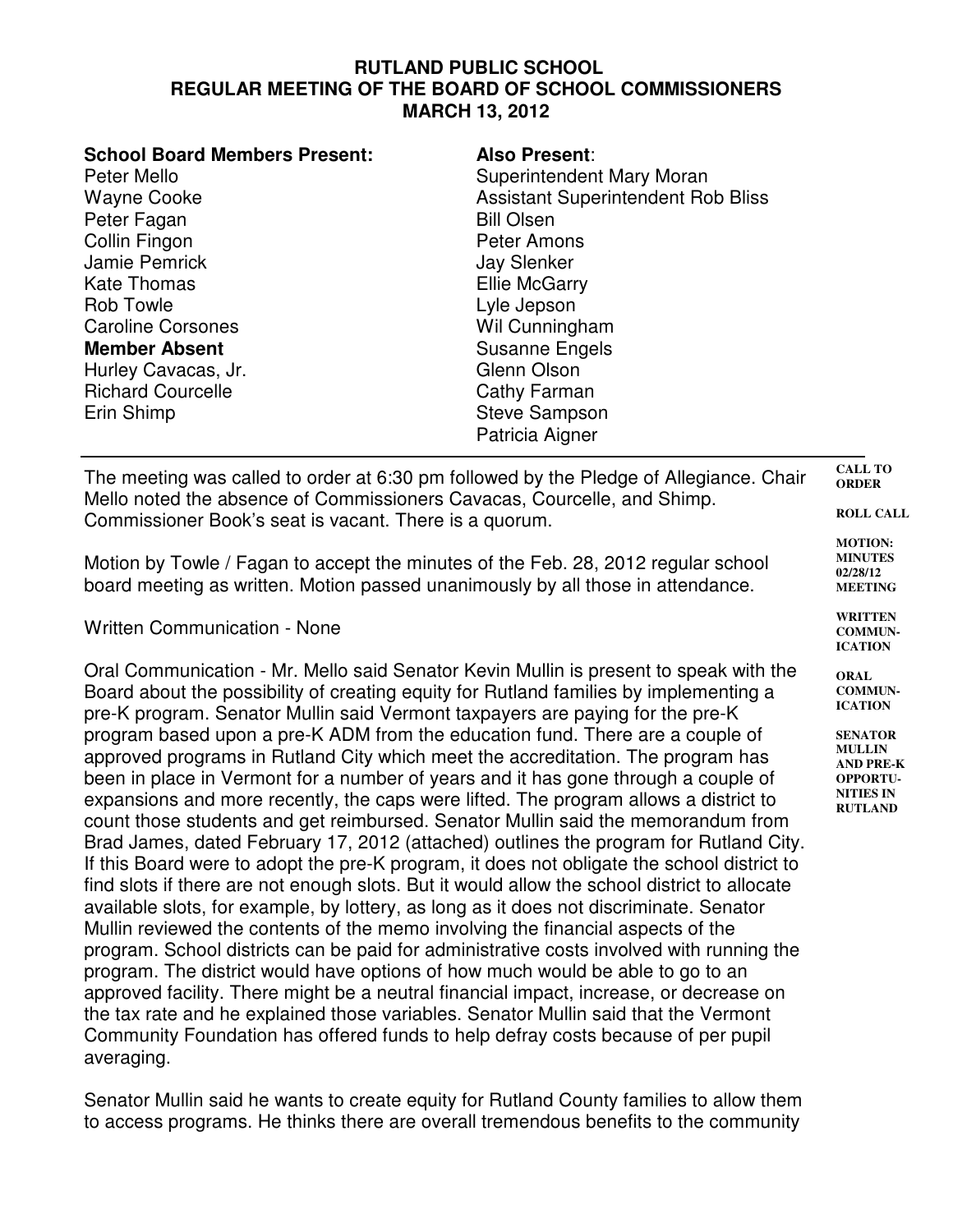and to the families. He reviewed a lot of the positive research which has been done on pre-K programs including reduced future special education costs, less remedial work needed in the primary grades and potentially reduced future corrections rates. Senator Mullin said that Governor Shumlin would like to brand Vermont as the pre-K through grade 16 state and be known world-wide in that regard. He said there are other efforts to create successful pathways to get students to high school graduation. Vermont taxpayers statewide are paying for pre-K and there is no reason why Rutland families should not be able to take advantage of some of those dollars and opportunities.

There were questions and discussion from Board members and Senator Mullin further clarified many of the points of the program. He said it is not a grant and the school district would not have to commit to a pre-K program. They would have to commit to administering the fund so the money would get to the providers who are at the 4- or 5 star level. He said that if there is a district that has opted in, there would not necessarily be a cost to the district. The district would ascertain a set amount that would go to the program and a set amount per child for administration to cover costs. He said there are not many approved providers in the area now but he would hope that more providers would continue their education and training to get the credentials to become a 4- or 5 star provider. There are different ways for it to be done creatively. He suggested starting with current capacity and he thinks the district would see the positive benefits and the value. Senator Mullin was asked how there could be \$5000 per child spent without seeing a local tax impact. He said the funding comes from the education fund. The program has been in place for many years in Chittenden and other counties. All Vermont taxpayers are paying for it. Those programs will continue to grow. Mr. Wennberg said he understands the program is cost-neutral in about 80% of the school districts in the state which offer it. Burlington's program has been in place for about 15 years. He said the likely outcome, depending on the number of students enrolled and the level of administrative overhead, is that the district will make money. Mr. Wennberg said he is on the board of directors of the Vermont Achievement Center, a provider. Senator Mullin clarified that the district would not make money but they might be able to reduce the tax rate.

Board members still questioned how the program could be implemented in Rutland without raising the local tax rate. Senator Mullin said Burlington takes 20% off the top for administration. As long as the school district is covering their costs to administer the program, the rest of the money can go to the centers and help them to create opportunities. The reason it does not increase the local tax rate is because the district is getting more of a count. Each student is counting as .42. He said when the district figures spending per student, the spending does not go up and increase the tax rate. He said he is impressed with how Rutland City Schools keeps their budgets down. Senator Mullin was asked if there would be more slots available statewide and if Rutland City does not take them, if someone else will and he said in order to get slots, a provider would have to meet 4- and 5-star credentialing. VAC is close to getting their credentials. There is a clear set of criteria. He said students all around the state are accessing slots and Rutland City taxpayers are helping pay for it. He said that by Rutland participating, it would just make slots available for our families. He said there are open slots because families do not have the resources to pay for the service by themselves.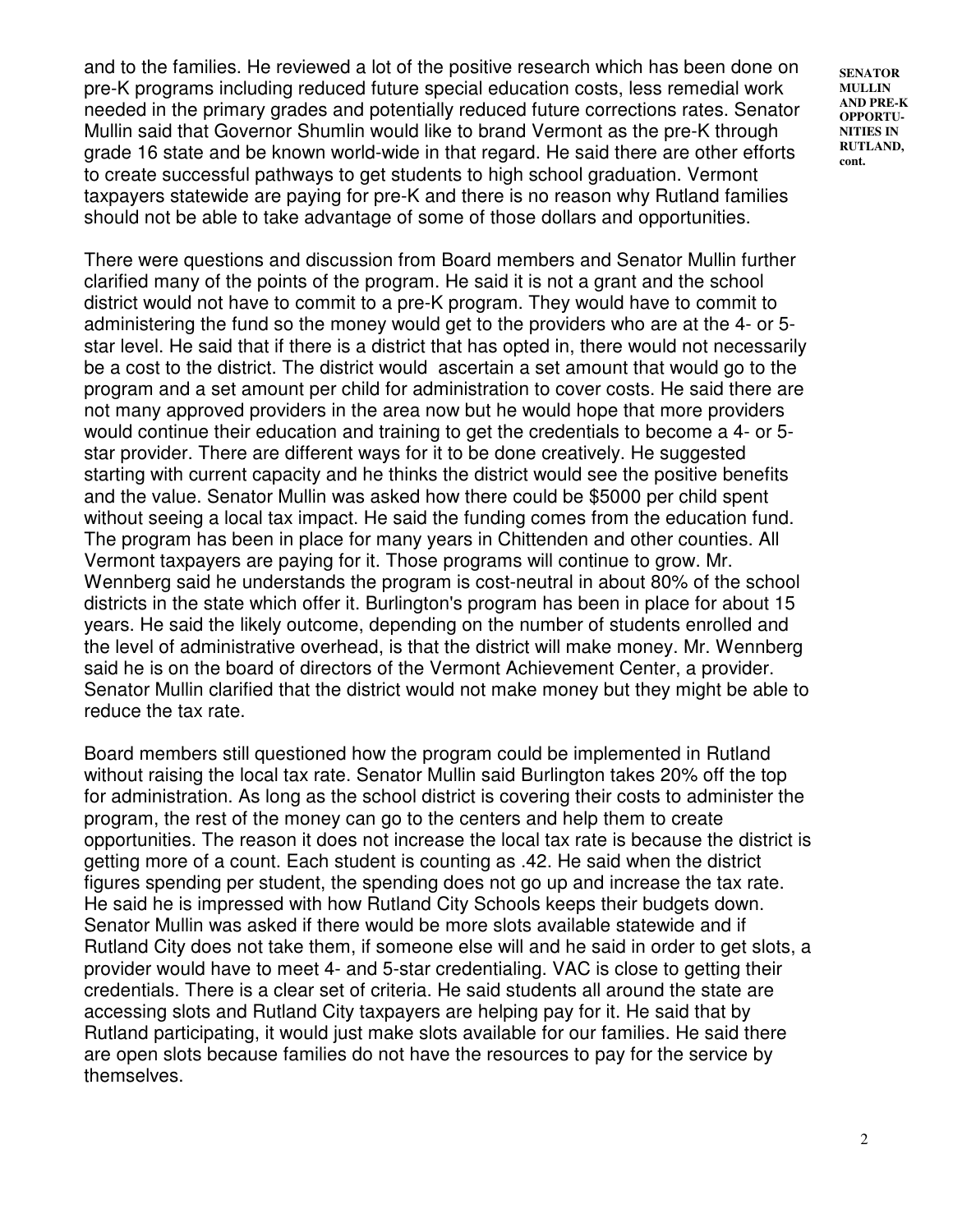Commissioner Fagan said there are about 90,000 students in the state right now. There is 80% participation from the municipalities in pre-K. The Governor has recommended the caps be lifted and the Legislature has done that so anyone can access pre-K. He asked if every municipality in the state accesses pre-K, how many students would be added. Senator Mullin said it cannot happen all at once. Mr. Fagan said at some point there will be enough slots. It was determined there would be approximately a couple thousand additional students statewide. Mr. Fagan said if the education fund has \$XX, divided by xx number of students with additional students, there would be the same dollars in the education fund but it would be divided by a higher number of students. He asked how it would not add to the tax rate. Senator Mullin said it will add to the tax rate but it is spread out statewide. Rutland City taxpayers will still pay for increased costs as the program expands but will not get the benefit if they do not participate. He does not think Rutland City should not participate because it would add to the tax rate, because everyone else is doing it. Mr. Fagan said he thinks this is a worthwhile program but there is a cost. Senator Mullin said he thinks it can be offered here and that the district could save money by accessing the planning grant from the Vermont Community Foundation. He said taxes will go up over time because of the expansion of the program; but it is happening around the state.

Mr. Mello said he will ask the business office and educators to articulate any questions and concerns and try to address them to Senator Mullin. There were further questions from Board members. Senator Mullin addressed the questions and said there is no needs testing; anyone would be able to access slots. He thinks it impacts private day care facilities by giving them the incentive to go out and improve their quality to get the 4- and 5-star rating. Studies show that quality early childhood education is better for children and he elaborated on the benefits. There was discussion on child care facility employees unionizing and Senator Mullin said there is an effort but he does not think this program should be confused with that. It was pointed out that Rutland City already has EEE and Head Start programs for families who cannot afford pre-school and Senator Mullin said they are only available for families at 100% of the poverty level. Families at 200% of the poverty level are shut out. He reviewed research showing heterogenous mixing of students will provide better results. Senator Mullin was asked how the program is funded and he said it comes in through the tax rate.

Mr. Wennberg said that the state education fund is \$1 billion. The impact that for example, another 100 pre-K students in Rutland City would have is a small percentage of the total of the fund. The impact on the district and families if Rutland City participated would be substantial. There was an explanation of the handout entitled Rutland City Schools Pre-K Analysis. The analysis shows the revenues per ADM, the ADM, revenues, cost and available for overhead, all for each of 1, 15 and 100 students participating. Mr. Wennberg said there are now 15 students who live in Rutland City who go to VAC who would be eligible to participate. Mr. Wennberg described many of the benefits of pre-K education including reducing remediation in primary grades and addressing preparedness prior to kindergarten. He said that for VAC, pre-K education is extremely price sensitive. This year, VAC raised their rates and they lost families. This program would give families a credit to the cost of the education and make it more affordable for them. The message would get out to show that the benefit is available. It has an effect of expanding the number of slots without placing an additional burden on the taxpayers. 80% of the school districts in the state participate. He recommended that

**SENATOR MULLIN AND PRE-K OPPORTU-NITIES IN RUTLAND, cont.**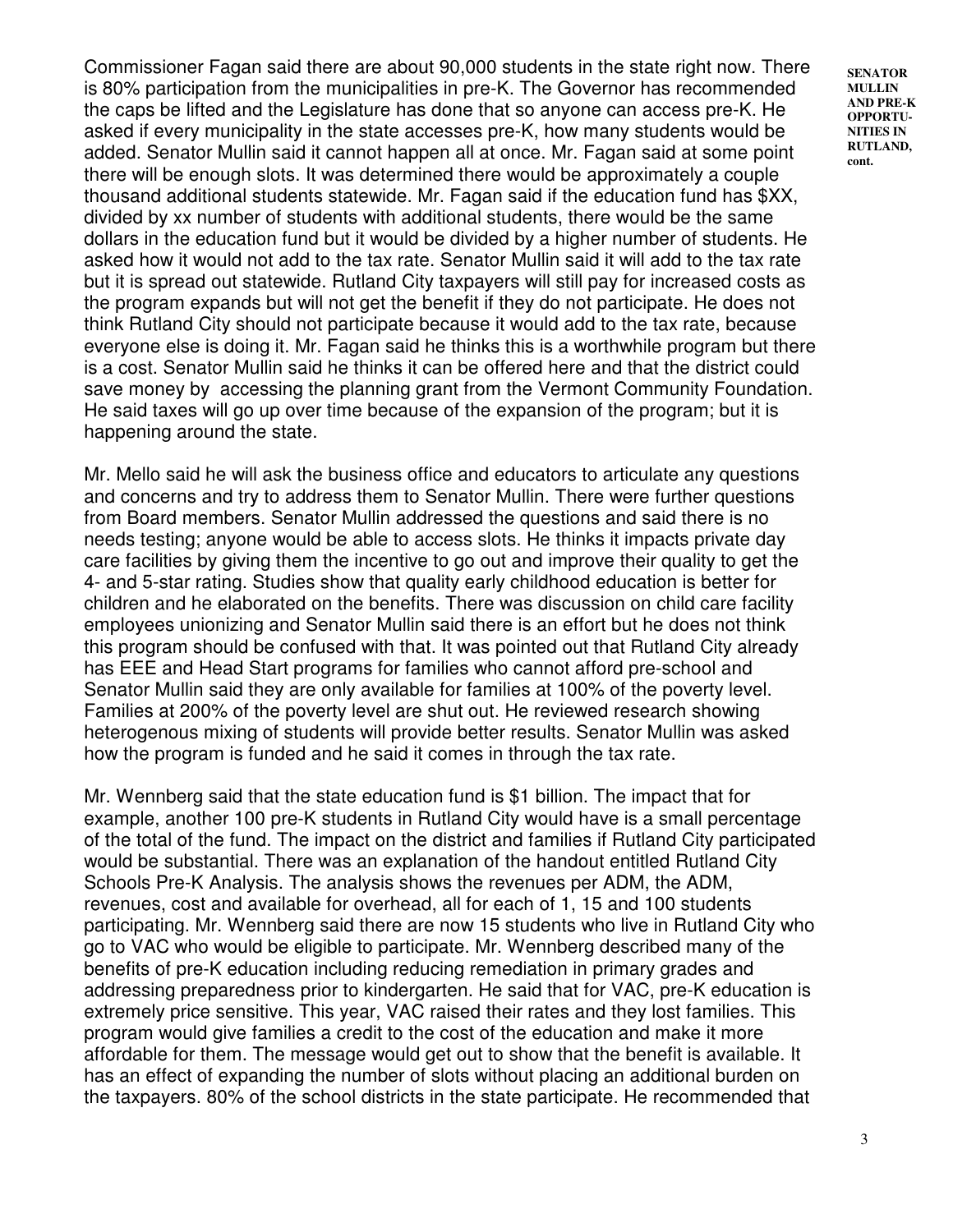school leaders speak with their peers and review the report coming out tomorrow. The state provides a lot of support by pre-qualifying programs and giving school districts options of two curriculum. Mr. Mello invited anyone who has not had an opportunity to speak to submit comments in writing.

**REORGAN-**

4 **IZATION OF THE BOARD MOTION: ELECT BOARD CHAIR MOTION: ELECT BOARD CLERK COMM. ASSIGN-MENTS BOARD VACANCY MOTION: RECOM-MENDA-TION TO FILL BOARD SEAT EDUCATION REPORT ASSESS-MENT ANALYSIS** Reorganization - Swearing in Elected and Re-Elected Members - The following Board members took the oath of office: Peter Mello - Three Year Term Rob Towle - Thee Year Term Mr. Mello passed the gavel to Commissioner Cooke, who called for motions for Election of Board Chair. Motion by Towle / Fingon to nominate Peter Mello to be Board Chair for one year. There were no other nominations. Motion by Fagan / Towle to close nominations. Motion passed unanimously by all those in attendance. Election of Board Clerk - Motion by Towle / Fingon to nominate Dick Courcelle to be Board Clerk for one year. There were no other nominations. Motion by Fagan / Towle to close nominations. Motion passed unanimously by all those in attendance. Board Commissioners not present tonight will each receive a copy of the DVD of the meeting so they can review the discussion with Senator Mullin. Committee Assignments - Mr. Mello asked Commissioners who would like to change their committee assignment to let him know. Board Vacancy - Mr. Mello said there is a vacancy as a result of Mr. Book's resignation. Douglas Gage has indicated interest to return to the Board. Motion by Fagan / Towle to send Douglas Gage's name to the Mayor for consideration to be appointed to the Rutland City School Board seat, until the next election. Motion passed unanimously by all those in attendance. Mr. Towle said he knows Doug Gage and he is a great resource. Ms. Moran said he served from 2000 - 2007. Assessment Analysis - Mr. Bliss and Mr. Olson reviewed the NECAP results from grades 3 - 8. The results are guiding questions and observations. He reviewed the scoring and said the numbers show exact cohorts as they travel through Rutland City Schools. The results show net gains over four years for those exact students. We look at how we did compared to all Vermont students over the same four years. Our results are better than the state in reading. Mr. Bliss said Vermont math scores show a decrease over time and so do our students. He said we look at the schools and see that RIS student scores are reasonably favorable and RMS is asking questions. The results give us the opportunity to ask questions, especially during transition. With the Common Core coming up, there needs to be changes. Mr. Bliss said he has met with coaches and within the PLC model, teachers are asking questions. Do these results align with common assessments? Commissioner Fingon asked if the test is evolving over time and Mr. Bliss said the team that looks at this tries to look at the assessment and see if it is valid. The test does evolve although he is not sure if drastically. Mr. Mello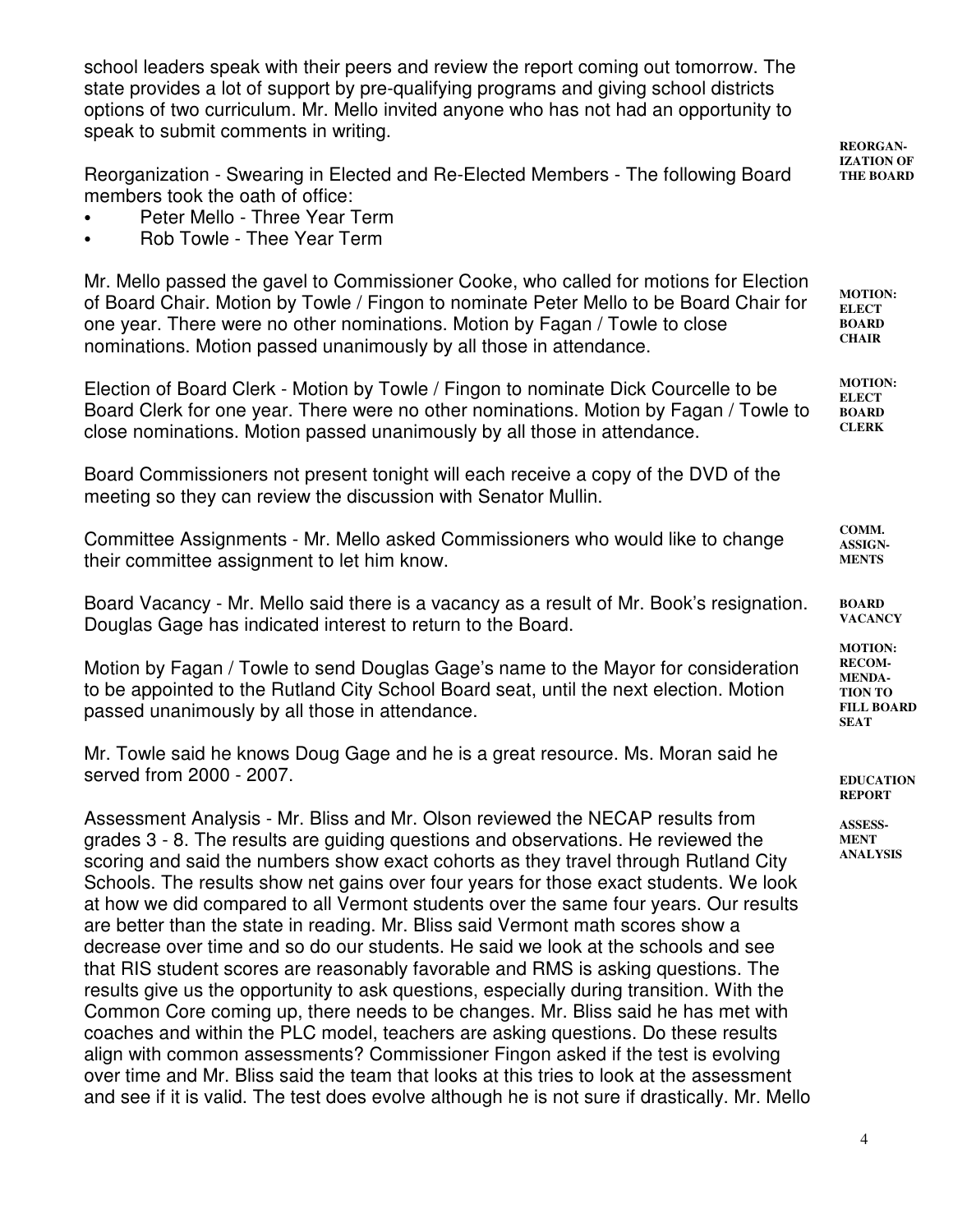said math is "hot" now and the schools which were identified as SIG schools were identified for math. The Common Core will have a significant impact on what will be taught at different levels. He said analyzing the data will mean looking at if what is being taught is being tested and if yes, the teachers need to look at instructional practices. If not, they need to ask what can be done to change it. Commissioner Towle said he likes the format of the presentation. Mr. Fagan commented on the Kahn Academy and students advancing at their own pace. Ms. Moran said the credit recovery process at the high school is geared toward that. The students work on what they missed, not the whole program.

Mr. Olson said across the state, there is always a substantial decrease in scores. There is a three-year gap without scores. Grade 11 students are not doing as well. He put together data using the mean scaled score. We are showing the exact same students in grade 11 who took the test in grade 8, no matter where they were in the state in grade 8. It is the exact same 213 juniors. Mr. Olson talked about results and said the data is very targeted. There was discussion with Board members and Mr. Bliss said there are different theories why in each cohort, grade 8 numbers are higher than grade 11; both RHS and Vermont. Some reasons include sequencing of courses, apathy, and expectation. Mr. Olson said it is a very challenging test in grade 11 and it is likely that some students have not yet had the material. He has done analysis based upon individual students and their specific sequencing. Ms. Moran spoke about sequencing and discussions going on around the state right now.

Mr. Mello said this is an excellent analysis. He said he presumes that when it gets down to where it matters, in the classroom, that teachers are looking at the numbers, who are the students, and for those who did not achieve, what they need in terms of support. Mr. Olson said another example of data analysis at RHS involves looking at the results of the sophomore PSAT tests and seeing trends with wrong answers. Mr. Fagan said he is concerned with the mandate the state administration is proposing which would require high schools to offer Algebra I as a freshman. There was discussion about this proposed mandate and sequencing. Mr. Olson said he is working on the results showing what percentage of students had the pre-requisites in order to score well. Mr. Cooke said he is interested in the percentage of students who have already reached that. Mr. Olsen said based upon RHS' new freshman schedule, every student should have taken Algebra I and Geometry by sophomore year. Commissioner Fingon said he is also interested to see other data on individual students, such as what else they are doing in their life such as athletics, activities or community involvement, which leads to building overall better students.

Update on Administrative Searches - Mr. Bliss reviewed the process and timeline of the Tapestry Director screening team and Mr. Mello reviewed the same for the Northeast Principal position. Ms. Moran hopes to bring a recommendation for each position to the next Board meeting.

Motion by Towle / Fingon to approve the Licensed and Non-licensed section of the Personnel Memorandum No. 459 dated March 9, 2012, as recommended by the Superintendent of Schools.

The appointments were reviewed by Superintendent Moran. They are attached.

**PERSONNEL**

**ADMINI-STRATIVE SEARCHES UPDATE**

**MOTION: PERSONNEL MEMO 459**

**ASSESS-MENT ANALYSIS, cont.**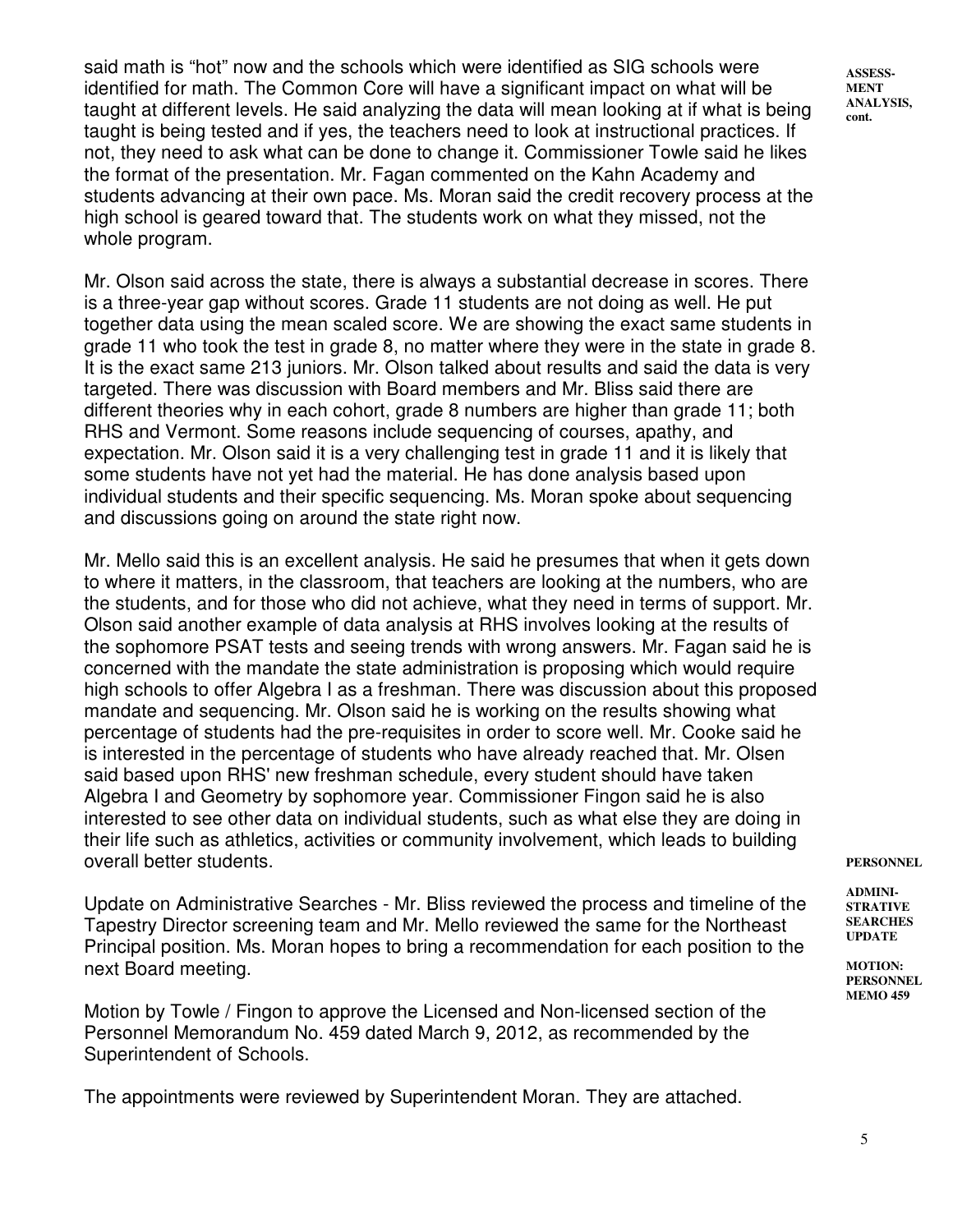Ms. Moran thanked Kevin Brown for taking over teaching driver education so students could get in their hours, in light of David Wilson's passing.

Motion passed by all those in attendance.

New Telephone System RFP - Mr. Amons said the district wide phone system is more than 17 years old and the vendor no longer supports it. The replacement has not been budgeted. An RFP has been drafted and Mr. Amons reviewed some of the specifications. He proposes putting the RFP out to bid for summer 2012 installation and to pay for it in two installments, one in June 2012 and one in July 2012, being equally charged to contingency for FY12 and FY13. He estimates the cost to be between \$150,000 and \$250,000. He reviewed the process for determining the desired system and where the RFP will be advertised.

Motion by Towle / Fingon that the City of Rutland Board of School Commissioners approves the issuance of an RFP for the procurement of a new district wide telephone system as specified by the administration.

There were questions from the Board and further discussion about some of the specifics of the system.

Motion to approved passed by all those in attendance.

Announcements

- Student Representative Corsones gave an update on RHS activities. The girls' snowboard team placed first in the State Championship this year: Congratulations to Kelsey McKay, Marie Schwalbe, Cally Holthouse, Taylor Noel, Katelyn Novak, Toni Kenny, Abby Lancour, and their coach, April Cioffi. Encore Theater hosted the very successful regional one-act festival at the on March 3rd, and received an award for Theatrical Style for the Scarlet Heart. RHS Students led the initiative last week to "Spread the Word to End the Word," and students signed a giant pledge to stop using the R-Word. The Student Senate organized a cyber bullying awareness week last week – We read facts about the dangers of cyber bullying on the announcements and held an anti-cyber bullying coffeehouse Wednesday morning. Encore theater put on a powerful skit and Officer Greene and Mr. Appel, the director of the human rights commission, spoke to students about the dangers of cyber bullying. Key Club had a successful Prince and Princess for a Night sale last Friday and raised a lot of money for the Pink Butterfly Project, an organization for breast cancer research. March is "music in our schools" month – The band, orchestra, and chorus all put on concerts. The jazz ensemble is actually in Burlington right now for the Flynn Jazz Festival.
- Mr. Mello said he saw the Channel 3 clip on the freshmen interdisciplinary unit on maple sugaring. The instructors were excited and he said it was an outstanding way of presenting an interactive unit.
- Ms. Moran reviewed activities at RHS. April 3 is their annual blood drive. Key Club members are going to The Pines to decorate a room for one of their young residents celebrating his birthday this. GMTI students have been cooking at the Dismas House monthly. This month one member, who is also a culinary student at STC, will be taking the lead. GMTI is doing a "Zumba and Healthy Snacks"

**BUSINESS REPORT**

**NEW TELEPHONE SYSTEM RFP**

**MOTION: APPROVE ISSUING RFP FOR NEW TELEPHONE SYSTEM**

**SUPERIN-TENDENT'S REPORT**

**ANNOUNCE-MENTS**